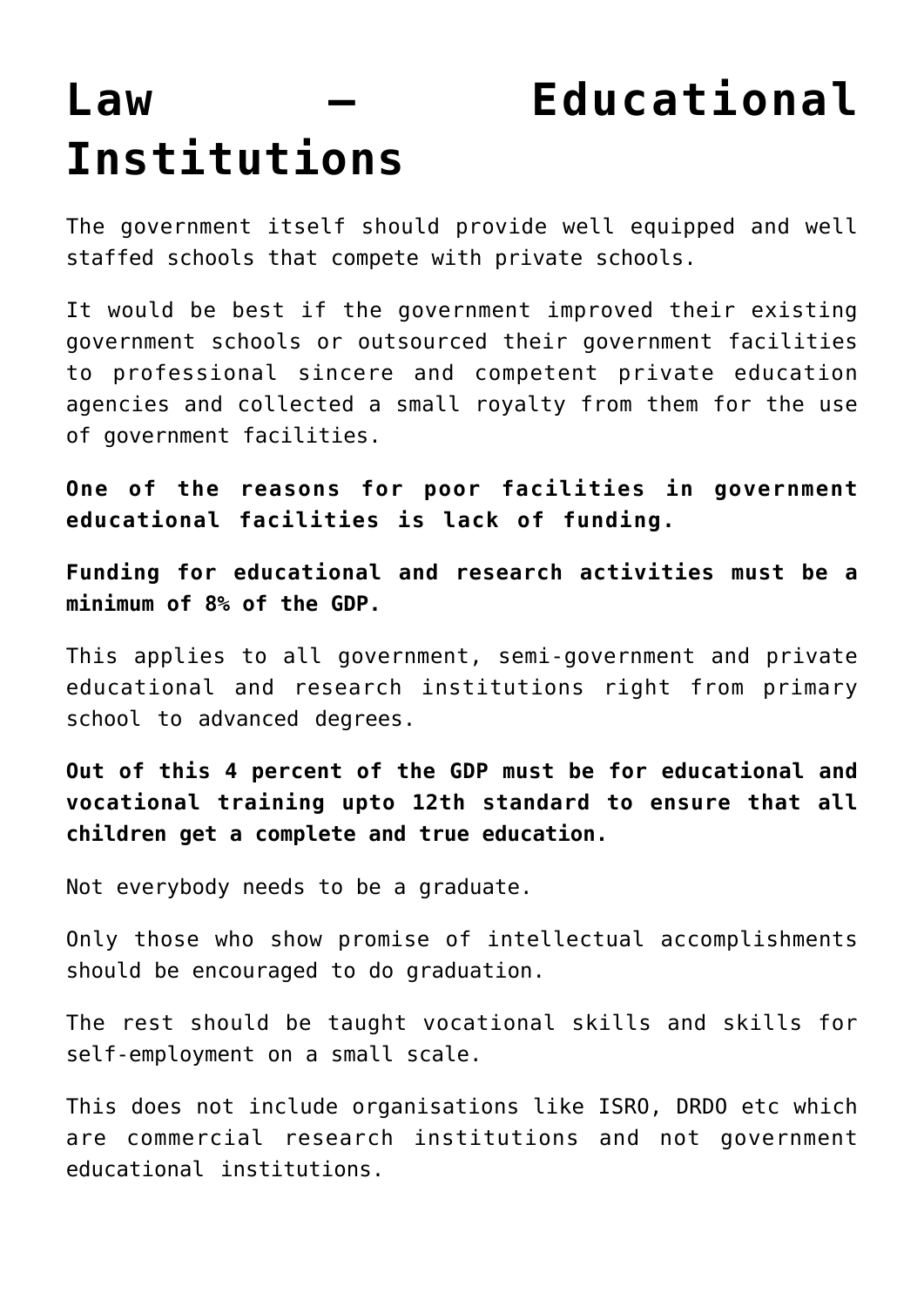**Once proper funding is allocated at 4% of the GDP, the only way to shake a government educational facility out of its complacency is to ensure that government schools compete for funding with private schools.**

**This can be done by a system of subsidised vouchers.**

Families upto an income limit of Rs 1,50,000 must be provided 100% voucher subsidies for a maximum school fees of Rs 25,000 per child.

Families with an income above Rs 1,50,000 and upto Rs 3,00,000 must be provided 70% voucher subsidies for a maximum school fees of Rs 25,000 per child.

Families with an income above Rs 3,00,000 and upto Rs 5,00,000 must be provided 50% voucher subsidies for a maximum school fees of Rs 25,000 per child.

Families with an income above Rs 5,00,000 and upto Rs 7,50,000 must be provided 25% voucher subsidies for a maximum school fees of Rs 25,000 per child.

All families regardless of income upto Rs 10,00,000 who enroll their children in schools with a total all inclusive fee less than Rs 25,000 per child should be provided with a minimum 15% subsidy.

Any family who files a false income declaration must have their subsidy cancelled and be ordered to refund the entire amount of subsidy that they availed along with 20% annual compound interest from the date of availing the subsidy.

If they fail to pay or cannot pay, their assets should be seized and auctioned off.

Private for profit education (schools, colleges and universities) should be allowed but with strict regulation and also price control based on the services and resources provided by the educational institution.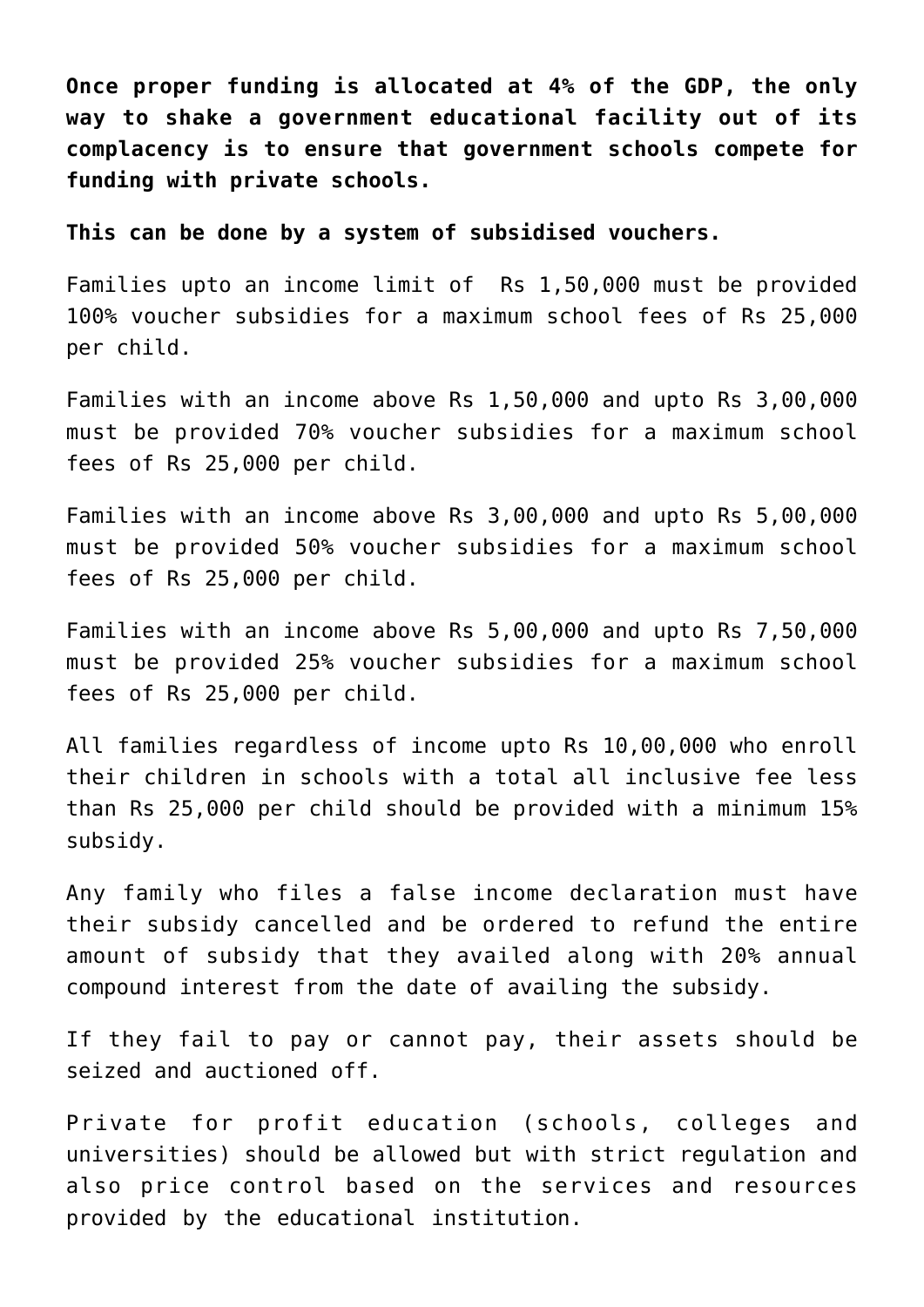There cannot be a flat price control for all educational institutions.

There are some institutions that provide superior facilities and of course they will have to incur a high cost for this service, so their price control should be at a higher level than that of a lower end educational institution.

25% of the seats in these private educational institutions should be reserved for families earning less than Rs 150,000 per year.

But the government must give subsidy to these schools to make up the losses based on costs and a maximum of 10% net profit per reserved poor category child.

The students who are allocated these subsidised seats must meet a minimum level of [true merit.](http://aryadharma.world/merit/)

[Locals](http://aryadharma.world/laws_immigration/) should be given preference.

Outsiders (non locals) especially from richer regions or richer countries must pay 3 times the locals fees.

Outsiders from poorer regions or poorer countries must pay 1.5 times the locals fees.

All transactions in these institutions must be in white money and if any black money is accepted they should pay twice the amount of black money accepted as fine from the educational institution.

If they cannot pay, their assets upto the fine amount should be seized.

**At least 70% of all funds received for the educational institution must be invested back in the educational institution or to businesses related to education and health care.**